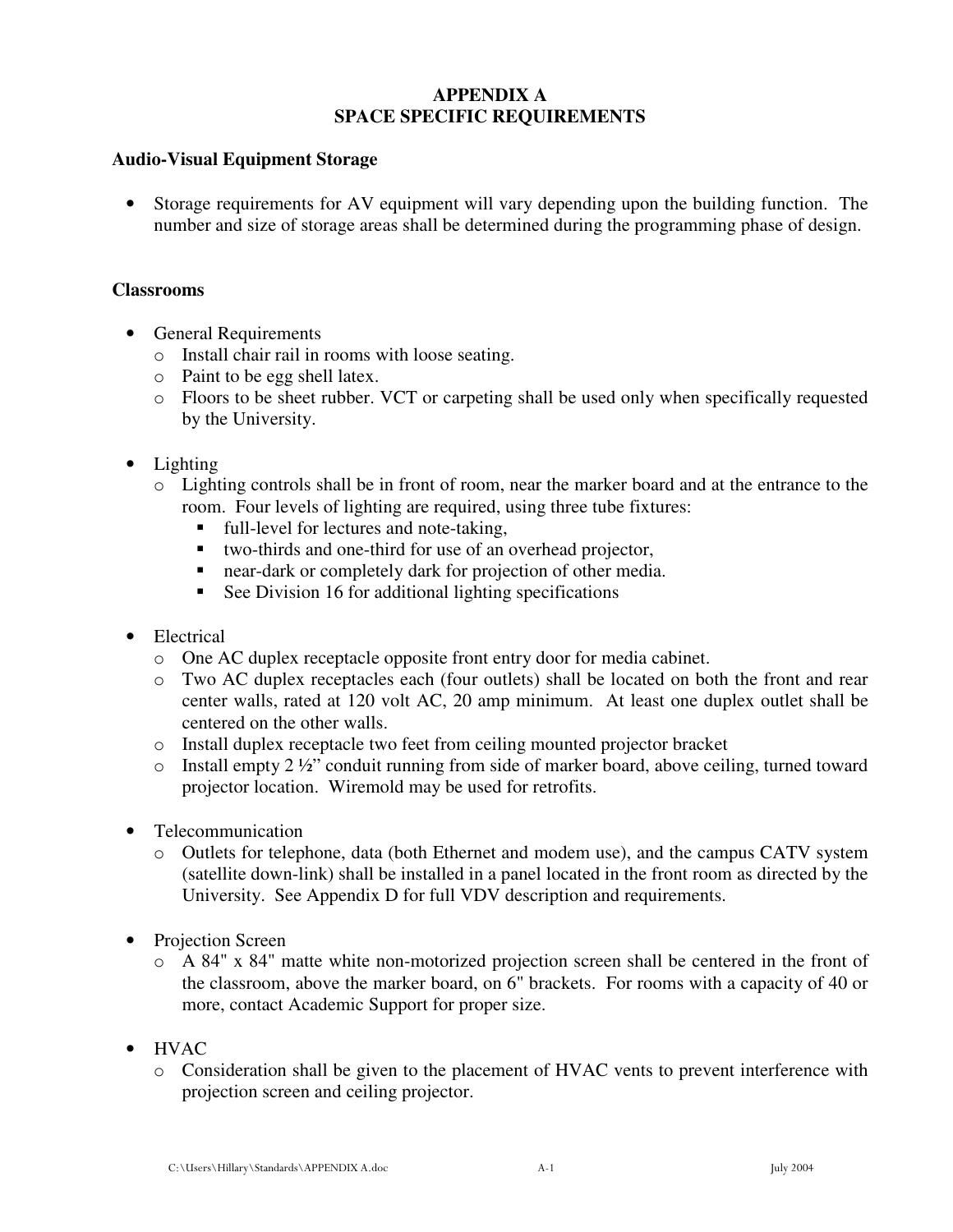- Ceiling projector support
	- o Install necessary supports above ceiling to accept LCD projector bracket. To be located 16 feet from front of room on center with projection screen.
- Marker Board
	- o White marker board center mounted at front of room.
- Window treatment
	- o Install room darkening shades or blinds. Consult with University during selection for appropriate type.
- Audio-Visual Equipment

*(Audio-Visual equipment shall be purchased by the University and funded by the loose equipment component of the project budget. Items are listed as reference for the consultant, and are not to be included in the construction specifications. Infrastructure necessary for this equipment shall be included as part of the construction.)* 

- o overhead projector and cart
- o VCR player
- o sound system amplifier and speakers
- o mixer
- o LCD ceiling projector, bracket and security cage
- o equipment workstation (UT standard)
- o required cabling and connectors
- $\circ$  3' X 6' table with cream or blue laminate finish
- o podium
- o faculty stool (UT standard)
- o Dell PC (model to be specified by Academic Support)
- o Starboard unit

# **Custodial Closets and Storage**

- Closets
	- o Custodial closets shall not be shared with other functions (e.g., telephone backboards, electrical panels, etc.).
	- o One per floor, preferably located near a restroom: 7' x 10'.
	- o Electrical outlet, 120 volt, 20 amp, GFI.
	- o Minimum of two shelves, starting at 4' 6" above floor.
	- o Utility hanger for mops and brooms. Rubbermaid or equal 36" x 2", mounted 65" from the floor.
	- o Doors shall be minimum 3' 0" wide and be fitted with metal kick-plate.
	- o Floor-mounted stone slop sink (24" x 24") with metal collar.
	- o Splash plate on the wall around the slop sink.
	- o Bib faucet with hose thread and back flow preventer installed.
	- o 1-2 fluorescent lights with safety guard.
	- o Floor shall be sealed concrete.
	- o Light switch shall be a 2-hour mechanical timer.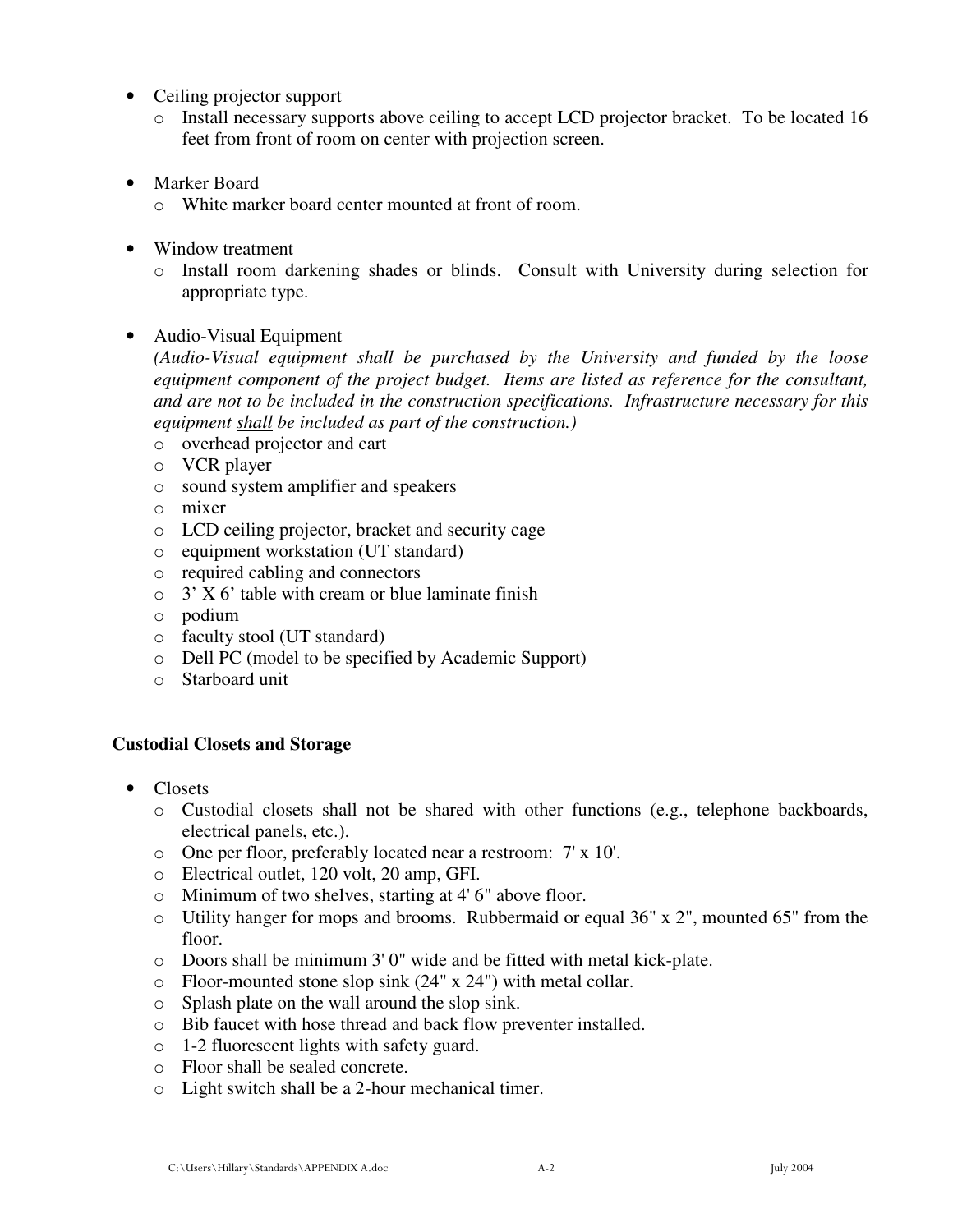- Storage
	- o Locate on 1st floor, near loading dock. Area shall be 10' x 20'.
	- o Requires electrical service for recharging batteries, 120 volt, 20 amp (See OSHA 1910.17).
	- o Requires ventilation for recharging batteries (See OSHA 1910.17).
	- o Floor level slop sink with metal collar.
	- o Reinforced storage shelves, wall-mounted along one entire wall, floor to ceiling.
	- o Concrete floor, sealed.
	- o Doors shall be minimum 3' 0" wide.
	- o Lighting fixtures require safety guards.

**Maintenance Areas** (for new buildings and major renovations)

- Maintenance Personnel Work Area
	- o Provide a secure work area for maintenance personnel of 100 sq. ft. with workbench and tool storage. This may be located within a mechanical room provided it is designed as a separate, enclosed space.
- Maintenance Items Storage
	- o Provide a storage space of one percent of the gross square footage of the building, or 100 sq. ft. (whichever is greater) for the storage of building maintenance items such as spare floor tile, etc.

#### **Recycling Stations**

• Each floor of a building shall have an area for the placement of recycling containers located in a main corridor or other public area. This space shall be 30" x 10', and shall be designed as an alcove or other space that will not obstruct traffic. More than one location may be required depending upon the floor size and layout. This shall be determined during the early stages of design.

### **Restrooms**

- Walls
	- o Concrete block walls shall be painted with latex paint containing mold and moisture resistant properties, not tiled.
	- o Ceramic tiled walls shall use 4" x 4" tiles, with dark-pigmented grout. Tile shall extend floor to ceiling for all walls with plumbing fixtures affixed. For all other walls, the tile will extend 5' 0" above finished floor.
- Ceilings
	- o Ceilings shall be drywall with flush-mounted lighting fixtures.
	- o Where mechanical devices exist above ceilings (e.g., pipes, traps, valves, etc.), access panels or non-porous lay-in tile shall be installed.